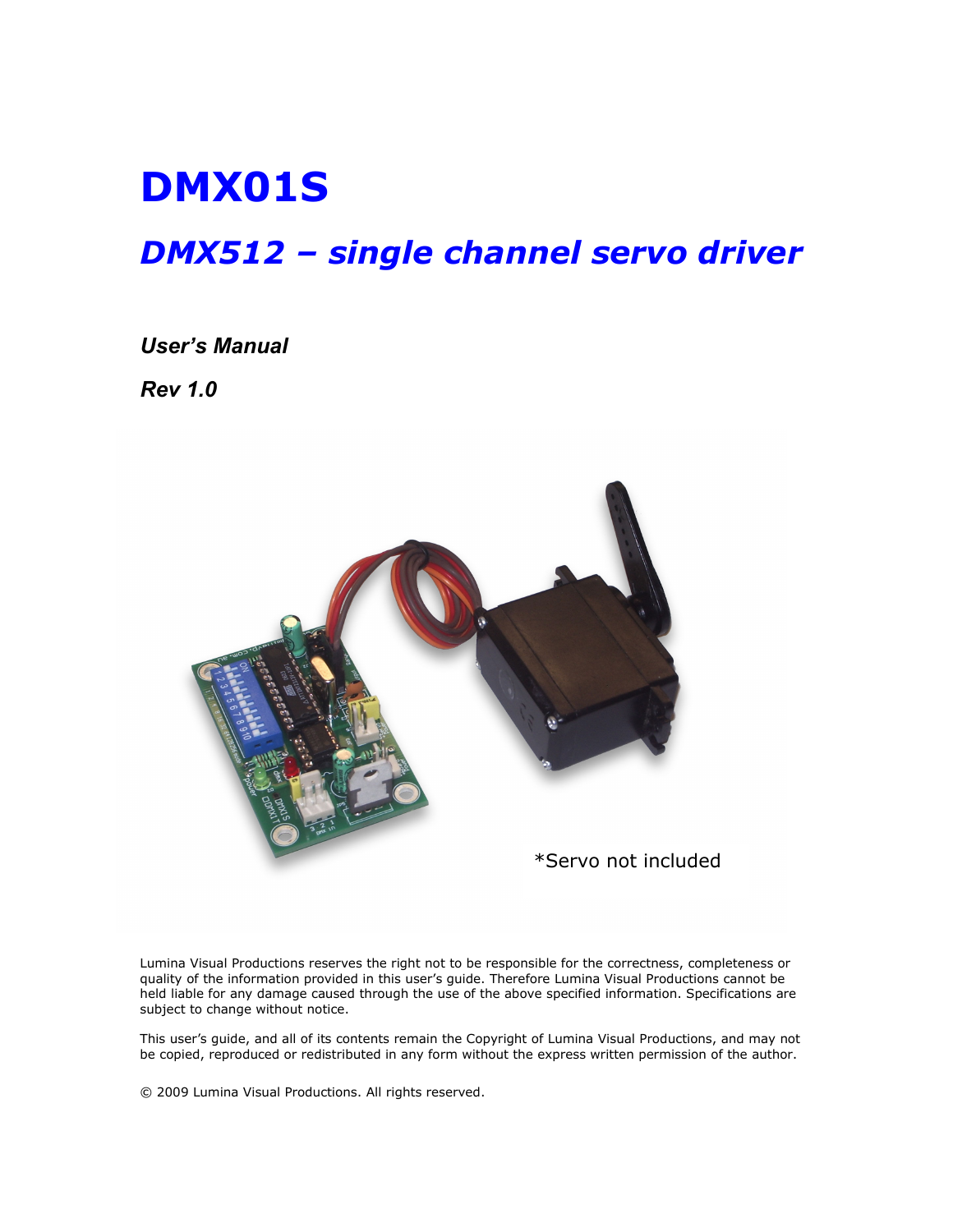#### APPLICATION

The DMX01S provides a compact and simple means for the conversion of a DMX512 stream to drive a standard RC-Servo. The DMX01S provides for two modes of operation:

- 1. Fail-safe mode: If loss of DMX512 is detected, all outputs will fail to their 'off state', until DMX512 is restored.
- 2. Fail-hold mode: If loss of DMX512 is detected, all outputs will hold their previous state.

If being used as part of a laser show setup, it may be desirable to use the DMX01S in Fail-safe mode. The detection window for loss of DMX512 is approximately 150ms. This was set at 150ms to allow for a wider variety of DMX512 controllers to be used. If your application requires a shorter detection window, we can re-flash the microprocessor to provide for this.

The DMX01S ships to recognize a start code of '0' as being valid. If you wish to use this device with a start code of something other than '0', please advise us as we can also re-flash the microprocessor to provide for this.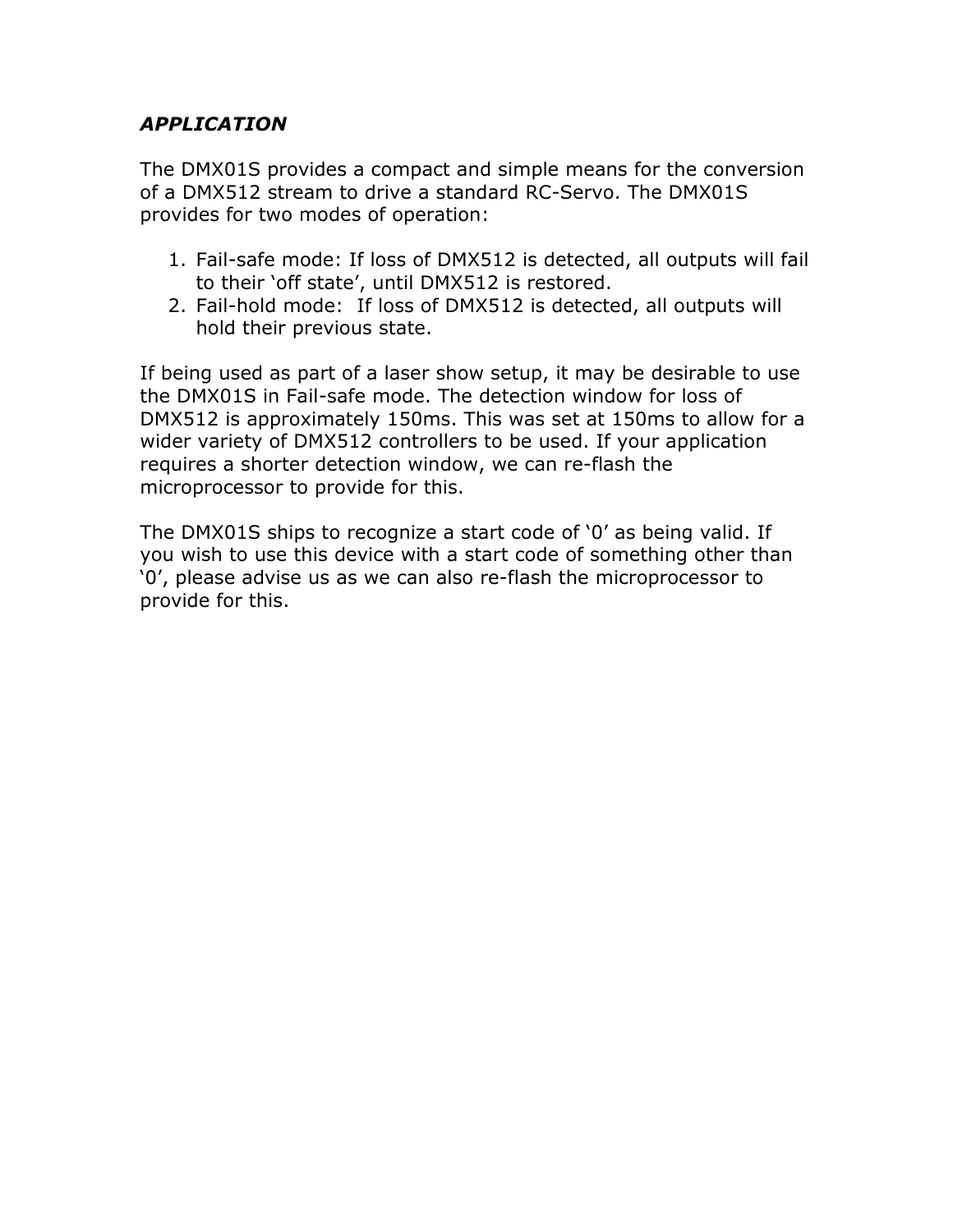#### **CONNECTIONS**

The DMX01S has 4 headers for interfacing to your equipment. These are as follows:



### DMX512 input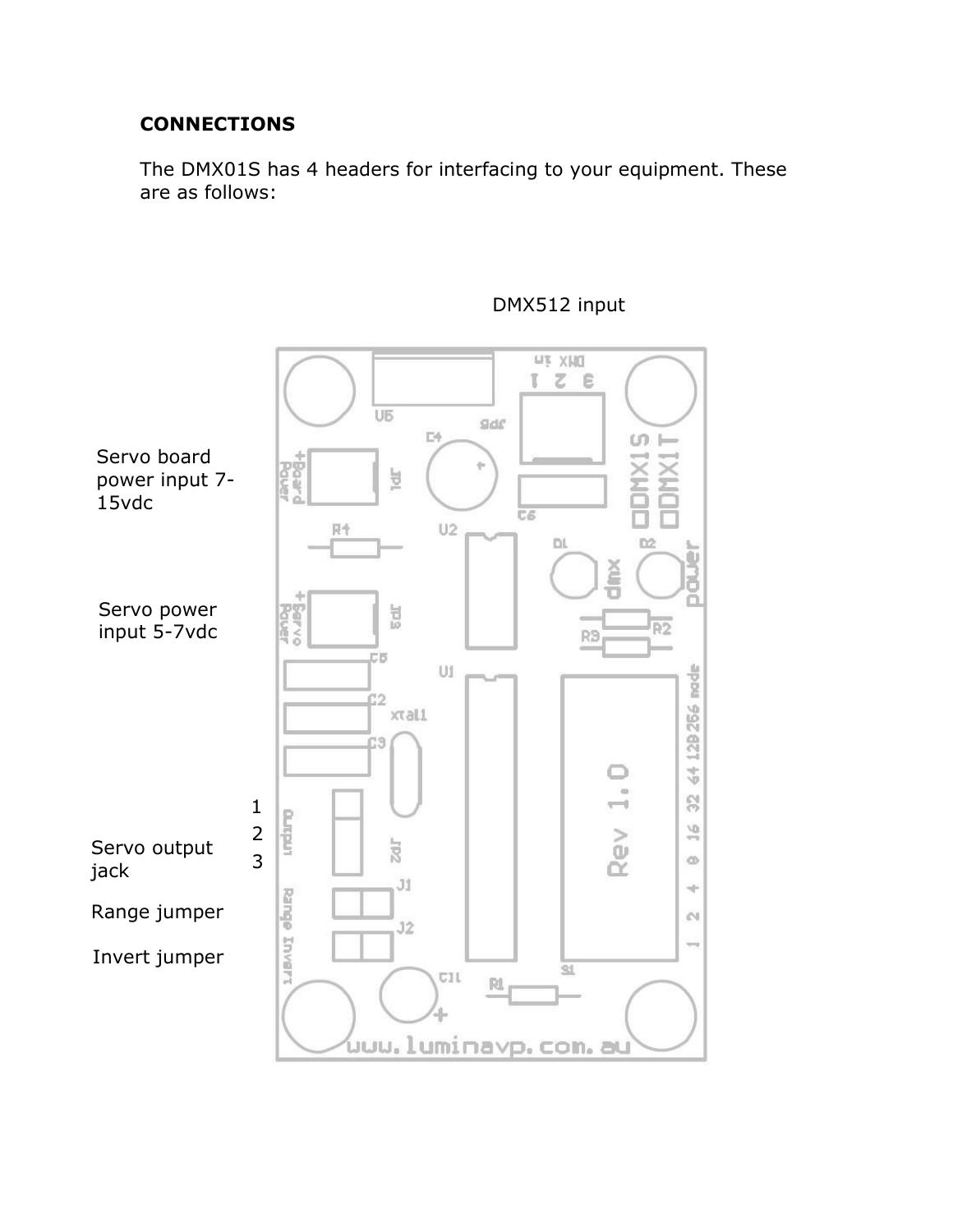#### Power Input:

The DMX01S has 2 power input sockets. The servo board power input is to power the microprocessor, and the servo power input supplies power to the servo its self. The pin-out of both power sockets is the same, as listed below. By having a separate connector for servo power, the servos travel speed can be varied, by servo voltage.

Pin 1: Ground **Pin 2:** +ve (marked with a  $(+)$  on the board)

#### DMX512 In

The DMX01S receives DMX512 via this header. It is wired as follows:

Pin 1: Ground Pin 2: Cold (Signal -ve) **Pin 3:** Hot (Signal  $+ve$ )

This connector shares the same pin out as the DMX512 jack for easy reference.

#### Servo output:

The DMX01S has the one output socket to suit RC-Servos (for driving more servos, please see our DMX08S channel board)

This board outputs a train of 1-2ms pulses at an update rate of 20ms. If a different pulse width is required, the DMX08S would be a good choice, or we can compile a custom firmware for this board. The output is wired as follows.

Pin numbers are listed on the diagram on the previous page.

Pin 1: Ground **Pin 2:** Servo power  $(+)$ Pin 3: Servo control signal

Standard servo pin-out is as follows: White  $=$  signal, Red  $=$  positive, Black = negative. There can be variations on this, so it is suggested you consult the instructions for the servo you have.